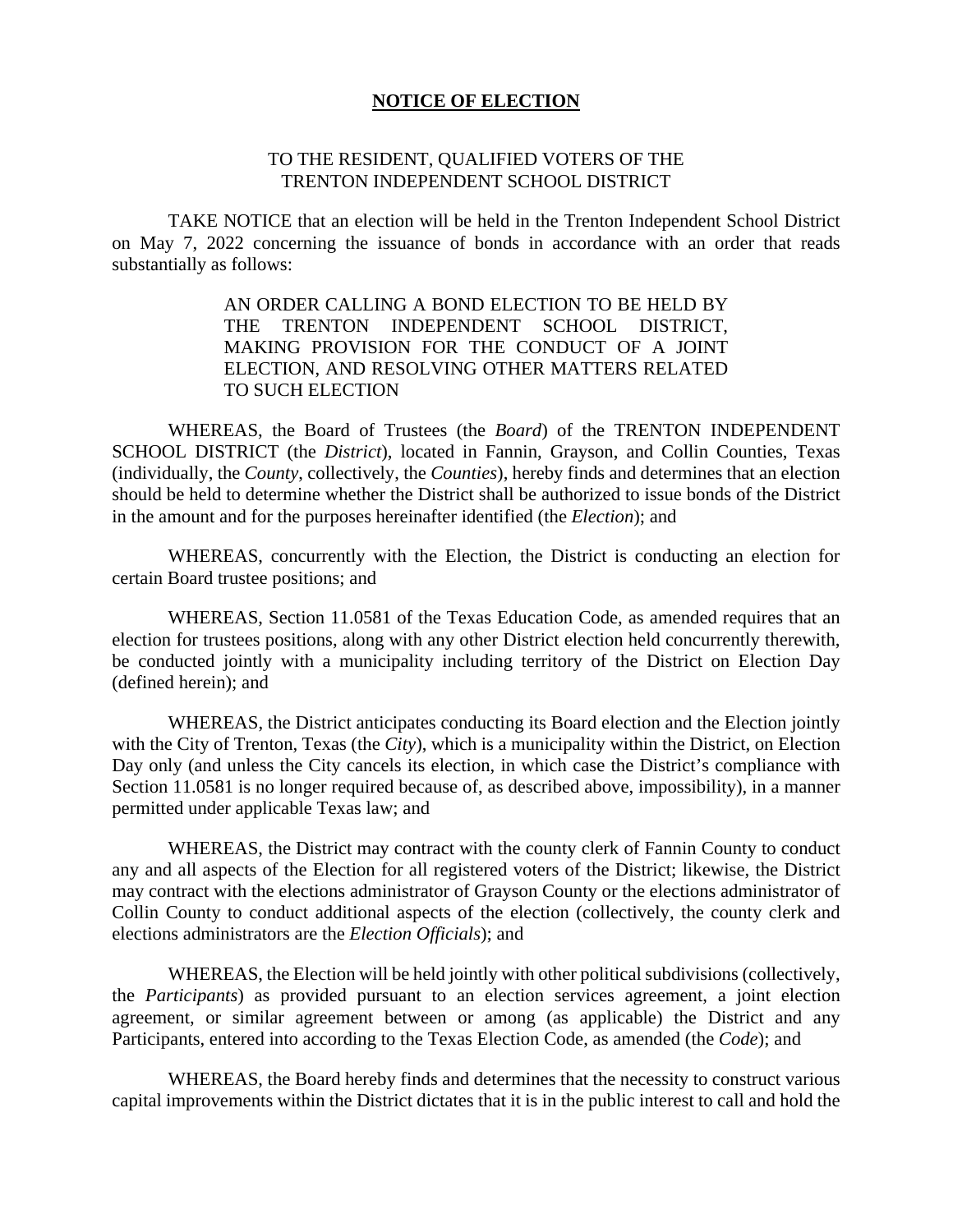Election at the earliest possible date to authorize the issuance of bonds for the purposes hereinafter identified; and

WHEREAS, the Board hereby finds and determines that the anticipated capital improvements identified in proposition A may be submitted to the qualified voters of the District as a single proposition pursuant to Section  $45.003(g)$  of the Texas Education Code because these capital improvements will be predominantly used for educational and administrative purposes, none of which are the type of facilities described in Section  $45.003(g)(1-6)$ ; and

WHEREAS, the Board hereby finds and determines that the anticipated capital improvements identified in proposition B must be submitted to the qualified voters of the District as an additional proposition because these facilities are the type of facilities described in Section  $45.003(g)(3)$  of the Texas Education Code; and

WHEREAS, the Board hereby finds and determines that the anticipated capital improvements identified in proposition C must be submitted to the qualified voters of the District as an additional proposition because these facilities are the type of facilities described in Section  $45.003(g)(1)$  of the Texas Education Code; and

WHEREAS, the Board hereby finds and determines that the actions hereinbefore described are in the best interests of the residents of the District; now, therefore,

## BE IT ORDERED BY THE BOARD OF TRUSTEES OF THE TRENTON INDEPENDENT SCHOOL DISTRICT THAT:

SECTION 1. The Election shall be held in the TRENTON INDEPENDENT SCHOOL DISTRICT on May 7, 2022 (*Election Day*), which is a uniform election date under the Code and is 78 or more days from the date of the adoption of this order (the *Order*), for the purpose of submitting the following measures to the qualified voters of the District:

## MEASURE A

Shall the Board of Trustees of the Trenton Independent School District be authorized to issue and sell bonds of the District, in one or more series, in the aggregate principal amount of \$43,250,000 for the purposes of designing, constructing, renovating, improving, upgrading, updating, acquiring, and equipping school facilities (and any necessary or related removal of existing facilities), and the purchase of the necessary sites for school facilities, such bonds to mature serially or otherwise (not more than 40 years from their date) in accordance with law; any issue or series of such bonds to bear interest per annum at such rate or rates (fixed, floating, variable, or otherwise) as may be determined within the discretion of the Board of Trustees, provided that such rate or rates of interest shall not exceed the maximum rate per annum authorized by law at the time of the issuance of any issue or series of such bonds; and shall the Board of Trustees of the District be authorized to levy and pledge, and cause to be assessed and collected, annual ad valorem taxes on all taxable property in the District sufficient, without limit as to rate or amount, to pay the principal of and interest on the bonds and the cost of any credit agreements executed in connection with the bonds?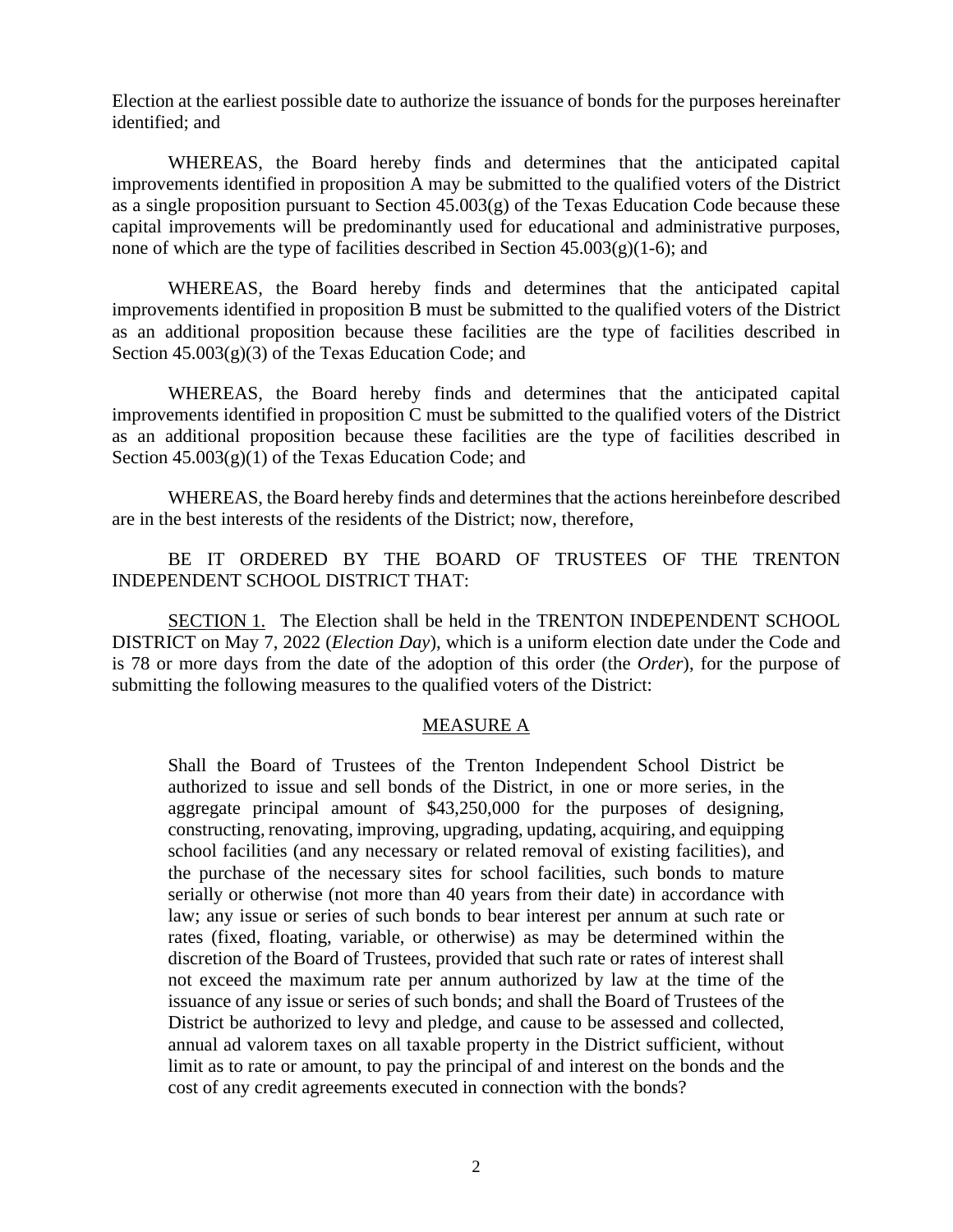### MEASURE B

Shall the Board of Trustees of the Trenton Independent School District be authorized to issue and sell bonds of the District, in one or more series, in the aggregate principal amount not to exceed \$830,000 for the purposes of designing, constructing, renovating, improving, upgrading, updating, acquiring, and equipping a school agricultural facility, such bonds to mature serially or otherwise (not more than 40 years from their date) in accordance with law; any issue or series of such bonds to bear interest per annum at such rate or rates (fixed, floating, variable, or otherwise) as may be determined within the discretion of the Board of Trustees, provided that such rate or rates of interest shall not exceed the maximum rate per annum authorized by law at the time of the issuance of any issue or series of such bonds; and shall the Board of Trustees of the District be authorized to levy and pledge, and cause to be assessed and collected, annual ad valorem taxes on all taxable property in the District sufficient, without limit as to rate or amount, to pay the principal of and interest on the bonds and the cost of any credit agreements executed in connection with the bonds?

#### MEASURE C

Shall the Board of Trustees of the Trenton Independent School District be authorized to issue and sell bonds of the District, in one or more series, in the aggregate principal amount not to exceed \$1,445,000 for the purposes of designing, constructing, renovating, improving, upgrading, updating, acquiring, and equipping a school stadium and related infrastructure, such bonds to mature serially or otherwise (not more than 40 years from their date) in accordance with law; any issue or series of such bonds to bear interest per annum at such rate or rates (fixed, floating, variable, or otherwise) as may be determined within the discretion of the Board of Trustees, provided that such rate or rates of interest shall not exceed the maximum rate per annum authorized by law at the time of the issuance of any issue or series of such bonds; and shall the Board of Trustees of the District be authorized to levy and pledge, and cause to be assessed and collected, annual ad valorem taxes on all taxable property in the District sufficient, without limit as to rate or amount, to pay the principal of and interest on the bonds and the cost of any credit agreements executed in connection with the bonds?

SECTION 2. One or more District election precincts are hereby established for the purpose of holding the Election, and one or more polling places are hereby designated for holding the Election in the District election precincts as identified in Exhibit A to this Order (which is incorporated herein by reference for all purposes). In compliance with the Code, the Election Officials will appoint Presiding Judges, Alternate Presiding Judges, Election Clerks, and all other election officials for the Election. The District's Superintendent of Schools, the President of the Board of Trustees, or their designees can correct, modify, or change the Exhibits to this Order based upon the final locations and times agreed upon by the District, the Election Officials, the City, and the Participants, if any and as applicable, to the extent permitted by applicable law.

A. To the extent required by the Code or other applicable law, the appointment of election officials at polling locations must include a person fluent in the Spanish language.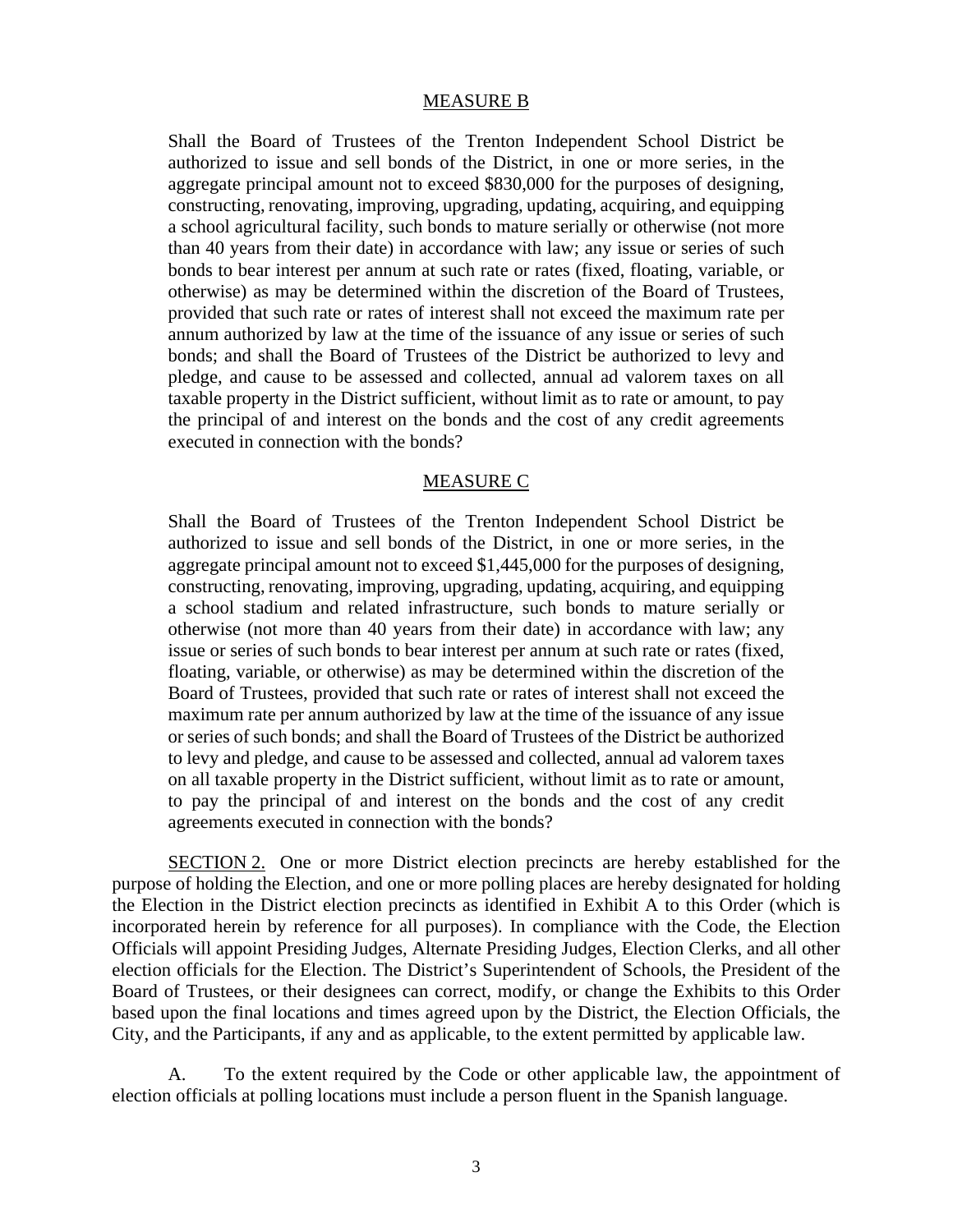B. On Election Day, the polls shall be open as designated on Exhibit A.

C. The main early voting location is designated in Exhibit B to this Order (which is incorporated herein by reference for all purposes). The individual named as the Early Voting Clerk as designated in Exhibit B is hereby appointed as the Early Voting Clerk to conduct such early voting in the Election. The Early Voting Clerk shall appoint the Deputy Early Voting Clerks. The main early voting location shall remain open to permit early voting on the days and at the times as stated in Exhibit B. Early voting shall commence as provided on Exhibit B and continue through the date set forth on Exhibit B, all as provided by the Code.

Additionally, permanent and/or temporary branch offices for early voting by personal appearance may be established and maintained according to the Code. In the event such permanent and/or temporary branch locations are established, information regarding the locations, dates, and hours of operation for early voting at these offices will be identified in Exhibit B hereto.

The Election Officials are authorized to establish an Early Voting Ballot Board and to designate the Presiding Judge of the Early Voting Ballot Board. The Presiding Judge of the Early Voting Ballot Board shall appoint two or more additional members to constitute the Early Voting Ballot Board members and, if needed, the Signature Verification Committee members required to efficiently process the early voting ballots.

SECTION 3. Any legally permissible voting method may be used for early voting and Election Day voting by personal appearance, and when required by the Code, at least one accessible voting system per polling place will be provided. Certain early voting may be conducted by mail according to the Code.

SECTION 4. The District is authorized to utilize a Central Counting Station (the *Station*) as provided by the Code. The Election Officials, or the designee thereof, is hereby appointed as the Manager of the Station, who will establish a written plan for the orderly operation of the Station according to the Code. The Board hereby authorizes the Election Officials, or the designee thereof, to appoint the Presiding Judge of the Station, the Tabulation Supervisor, and the Programmer for the Station and may appoint Station clerks as needed or desirable. The Election Officials will publish (or cause to be published) notice and conduct testing on the automatic tabulation equipment relating to the Station and conduct instruction for the officials and clerks for the Station according to the Code.

SECTION 5. The official ballot shall be prepared according to the Code so as to permit voters to vote "FOR" or "AGAINST" the aforesaid measures that shall appear on the ballot substantially as follows:

## PROPOSITION A

THE ISSUANCE OF \$43,250,000 OF BONDS BY THE TRENTON INDEPENDENT SCHOOL DISTRICT FOR SCHOOL FACILITIES, AND THE LEVYING OF A TAX IN PAYMENT THEREOF. THIS IS A PROPERTY TAX INCREASE.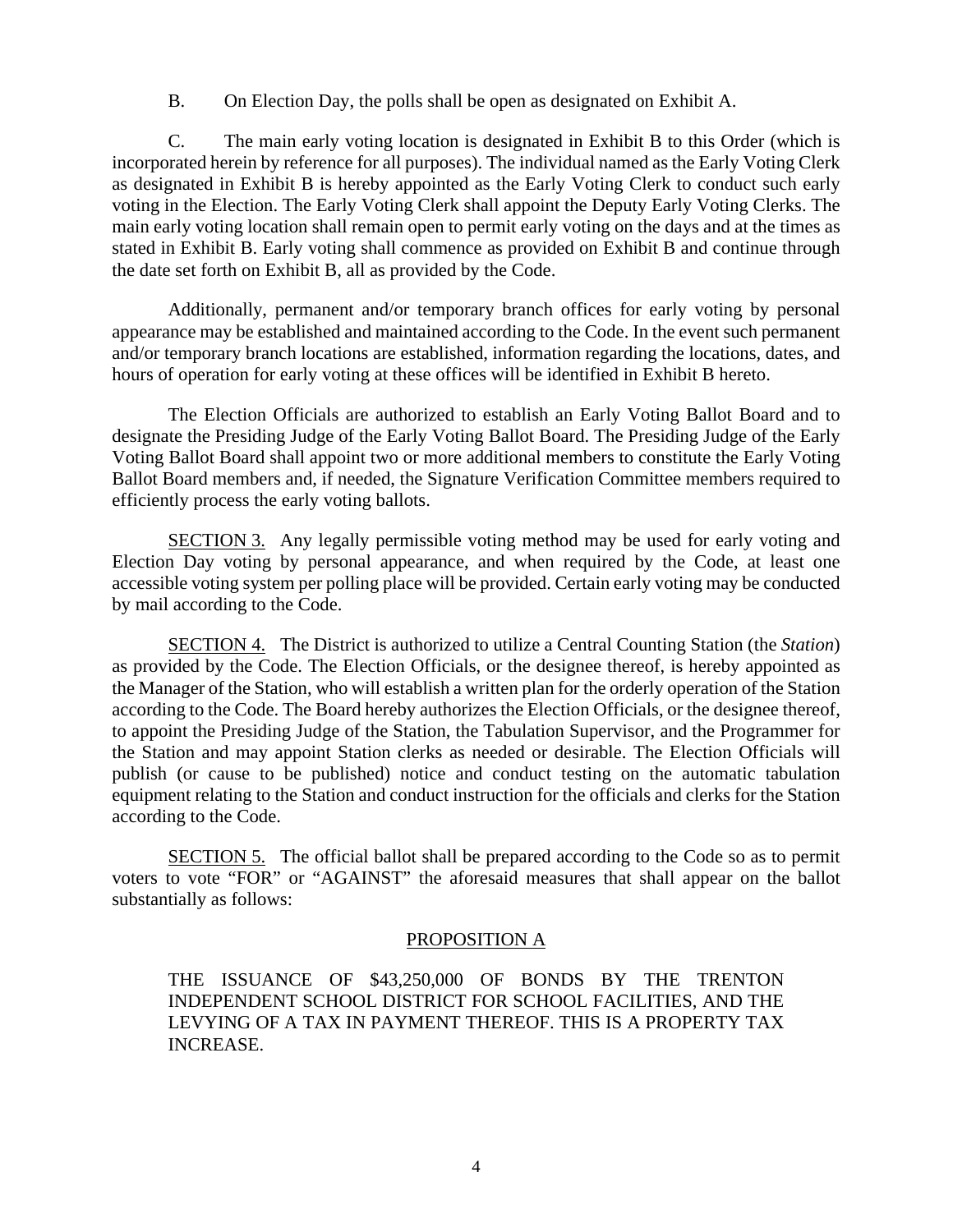#### PROPOSITION B

THE ISSUANCE OF \$830,000 OF BONDS BY THE TRENTON INDEPENDENT SCHOOL DISTRICT FOR A SCHOOL AGRICULTURAL FACILITY, AND THE LEVYING OF A TAX IN PAYMENT THEREOF. THIS IS A PROPERTY TAX INCREASE.

#### PROPOSITION C

THE ISSUANCE OF \$1,445,000 OF BONDS BY THE TRENTON INDEPENDENT SCHOOL DISTRICT FOR SCHOOL STADIUM FACILITIES, AND THE LEVYING OF A TAX IN PAYMENT THEREOF. THIS IS A PROPERTY TAX INCREASE.

SECTION 6. All resident, qualified voters of the District shall be permitted to vote at the Election, and on Election Day, such voters shall vote at the designated polling places. The Election shall be held and conducted according to the Code and other applicable law. To the extent required by law, materials and proceedings relating to the Election shall be printed in both English and Spanish.

SECTION 7. Notice of election, including a Spanish translation thereof, shall be published at least one time in a newspaper of general circulation in the District, with such publication occurring not more than 30 days and not less than 10 days before Election Day. Moreover, a substantial copy of this Order and the voter information attached to and incorporated herein for all purposes, including a Spanish translation thereof, shall be posted (a) not less than 21 days prior to Election Day (1) on the bulletin board used for posting notices of Board meetings, (2) in three additional public places within the District's boundaries, (3) in a prominent location on the District's internet website, and (b) in a prominent location at each polling place on Election Day and during early voting. A sample ballot shall be posted on the District's internet website not less than 21 days prior to Election Day.

SECTION 8. As required by and in accordance with Section 3.009(b)(5) and (7) through (9) of the Code, the District, as of the date of this order, had outstanding an aggregate principal amount of debt equal to \$5,790,000; the aggregate amount of the interest owed on such District debt obligations, through respective maturity, totaled \$2,036,950; and the District levied an ad valorem debt service tax rate for its outstanding debt obligations of \$0.1800 per \$100 of taxable assessed valuation. Based on the bond market conditions on the date of the Board's adoption of this Order, the maximum interest rate for any series of bonds authorized at the Election is 3.50% (expressed as a net effective interest rate applicable to any such series of bonds). The bonds that are the subject of this Election shall mature serially or otherwise over a specified number of years (but not more than 40 years from their date), as prescribed by applicable Texas law, though the District estimates that, based on current bond market conditions, such bonds will amortize over a 30-year period from their respective date of issue. The foregoing estimated maximum net effective interest rate and amortization period are only estimates, provided for Texas statutory compliance; they do not serve as a cap on the per annum interest rate at which any series of bonds authorized at the Election may be sold, or the amortization period for bonds that are the subject of this Election.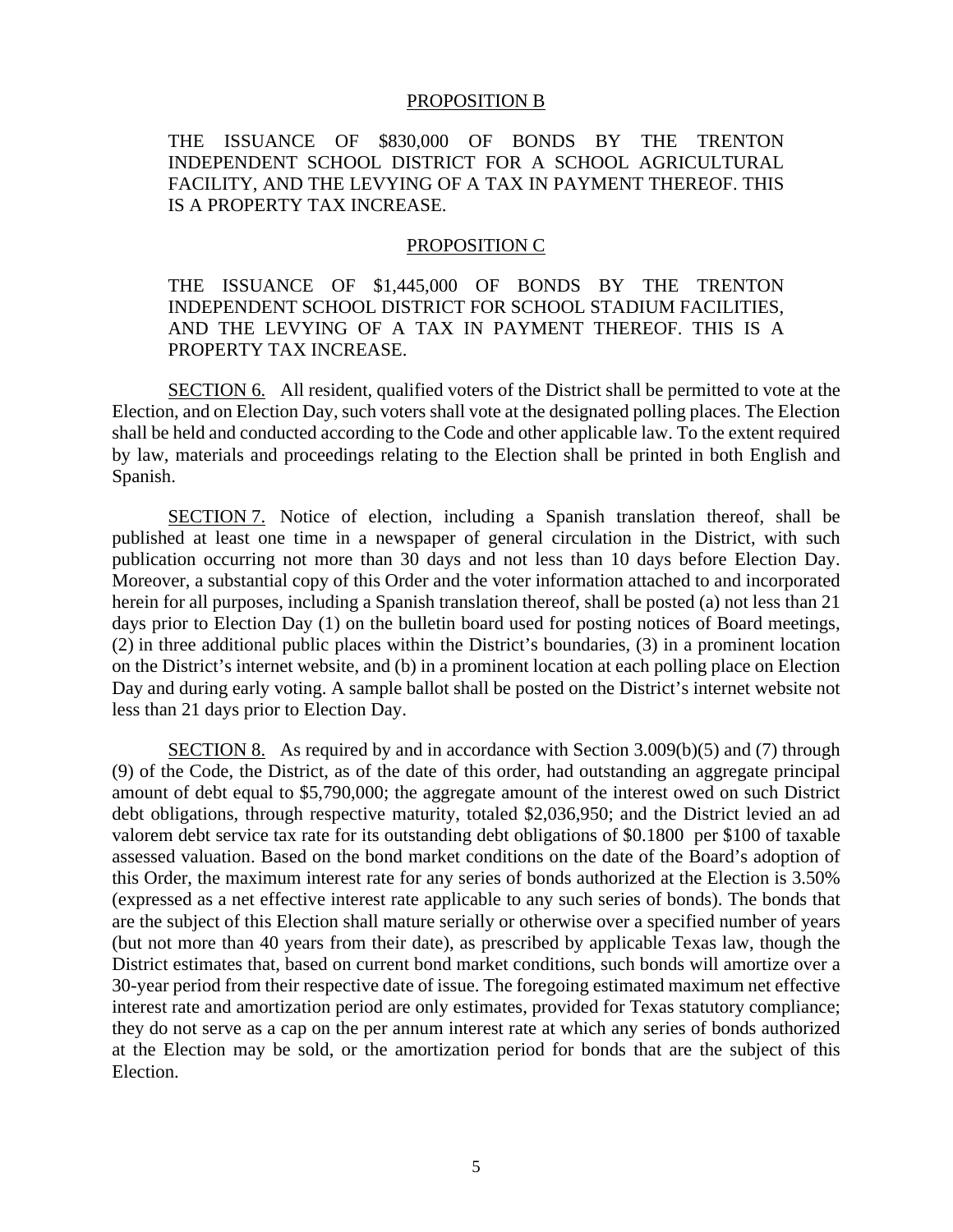SECTION 9. The Board authorizes the District's President of the Board of Trustees, the Superintendent of Schools, or their designees to negotiate and enter into one or more joint election agreements, election services contracts, and/or similar contracts or agreements with the County, acting by and through the Election Officials, the City, and any Participants if desired or if required to comply with applicable law, as permitted and in accordance with the Code. In addition, the Board authorizes the President of the Board of Trustees, the Superintendent of Schools, or their designees to make such technical modifications to this Order that are necessary for compliance with applicable Texas or federal law or to carry out the intent of the Board, as evidenced herein.

SECTION 10. The recitals contained in the preamble hereof are hereby found to be true, and such recitals are hereby made a part of this Order for all purposes and are adopted as a part of the judgment and findings of the Board.

SECTION 11. All orders and resolutions, or parts thereof, which are in conflict or inconsistent with any provision of this Order are hereby repealed to the extent of such conflict, and the provisions of this Order shall be and remain controlling as to the matters ordered herein.

SECTION 12. This Order shall be construed and enforced in accordance with the laws of the State of Texas and the United States of America.

SECTION 13. It is officially found, determined, and declared that the meeting at which this Order is adopted was open to the public and public notice of the time, place, and subject matter of the public business to be considered at such meeting, including this Order, was given, all as required by Chapter 551, as amended, Texas Government Code.

SECTION 14. If any provision of this Order or the application thereof to any person or circumstance shall be held to be invalid, the remainder of this Order and the application of such provision to other persons and circumstances shall nevertheless be valid, and the Board hereby declares that this Order would have been enacted without such invalid provision.

SECTION 15. This Order shall be in force and effect from and after its final passage, and it is so ordered.

PASSED AND APPROVED on February 10, 2022.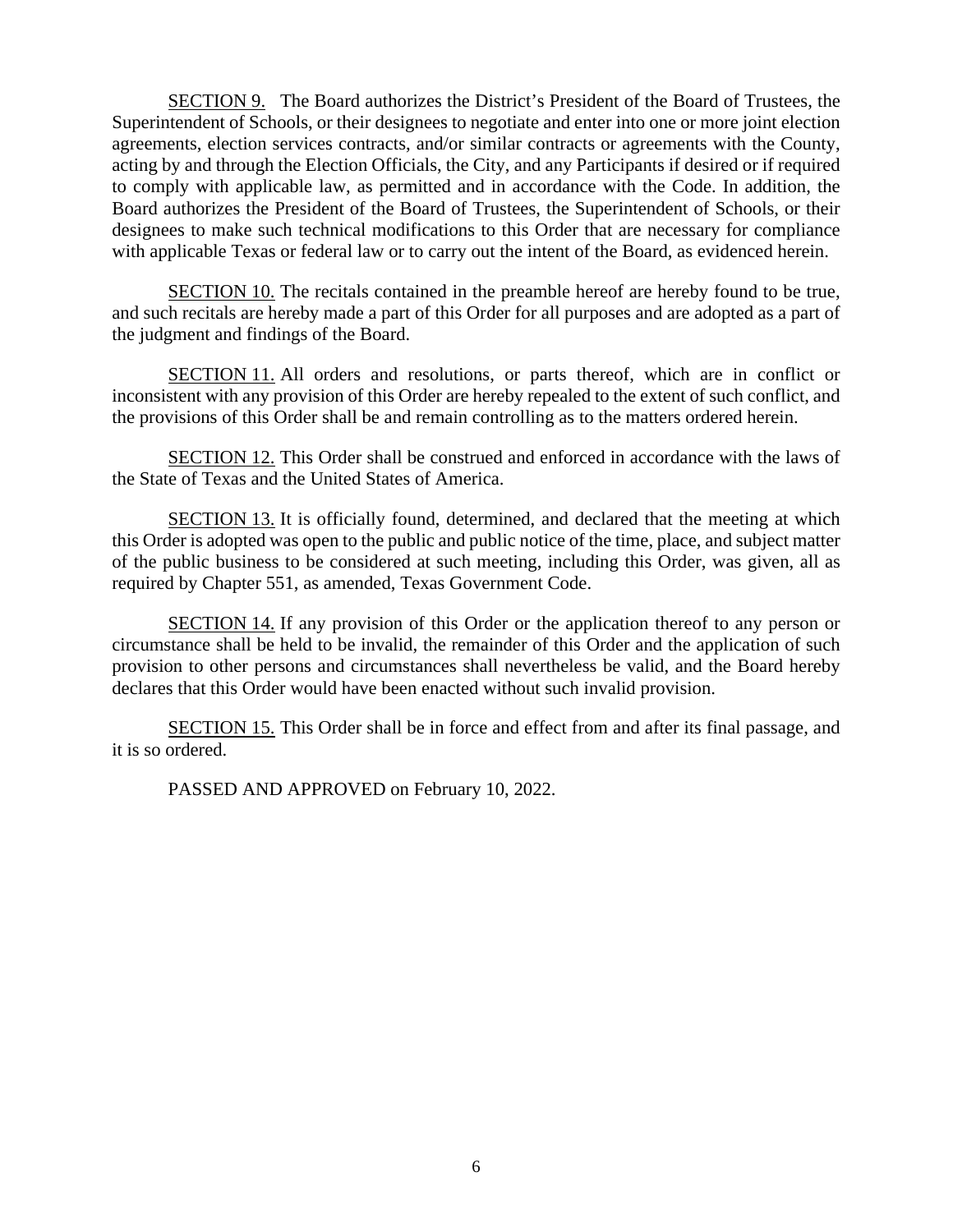## **Exhibit A (Anexo A)**

### **ELECTION DAY** May 7, 2022 *(DÍA DE LA ELECCIÓN 7 de mayo de 2022)*

District's website *(sitio web del Distrito)*: https://home.trentonisd.org/

Election Day Polling Locations open from 7 a.m. to 7 p.m. *(Lugares de votación del Día de la Elección abiertos de 7 a.m. a 7 p.m.)* 

Presiding Judges and Alternates: to be determined by the Counties. *(Jueces Presidentes y Suplentes: a determinar por del Condados).* Trenton ISD Precinct 1 is comprised of Fannin County Precincts 10 and 11; Grayson County Precinct 207; and Collin County Precincts 93 (partial) and 201. *(El Precinto 1 de Trenton ISD está compuesto por los Precintos 10 y 11 del Condado de Fannin; Precinto del Condado de Grayson 207; y los distritos electorales 93 (parcial) y 201 del condado de Collin.)*

## **FANNIN COUNTY**  *(CONDADO DE FANNIN)*

website *(sitio web)*: http://www.co.fannin.tx.us/page/fannin.Elections

Trenton Community Center, 203 N. Pearl St., Trenton, TX 75490

## **GRAYSON COUNTY**  *(CONDADO DE GRAYSON)*

website *(sitio web)*: https://www.co.grayson.tx.us/page/elec.home

Grayson County participates in the Countywide Polling Place program. *(Condado de Grayson participa en el programa de Lugar de Votación del Condado.)* Registered voters will be able to cast their Election Day ballots at any of the Vote Centers identified below. (*Los votantes registrados podrán emitir sus boletas el día de las elecciones en cualquiera de los centros de votación identificados a continuación.)* 

Whitewright City Hall, foyer, 206 W. Grand, Whitewright, TX 75491 Grayson County Election Administration, 115 W. Houston, Sherman TX 75909 Bells City Hall Council chambers, 203 S. Broadway, Bells, TX 75414 Collinsville Community Center, main entrance, 117 N. Main, Collinsville, TX 76233 Denison Subcourthouse, JP courtroom, 101 W. Woodard, Denison, TX 75021 Mt. Olive Baptist, gymnasium, 1131 S. Scullin, Denison, TX 75020 Parkside Baptist, south entrance, 301 N. Lillis Ln., Denison, TX 75020 Grayson College, Baptist Student Ministry, 6101 Grayson Dr., Denison, TX 75020 Southside Baptist, main hall, 3500 S. Park, Denison, TX 75020 Gordonville Baptist, educational bldg., 187 Gordonville Rd., Gordonville, TX 76245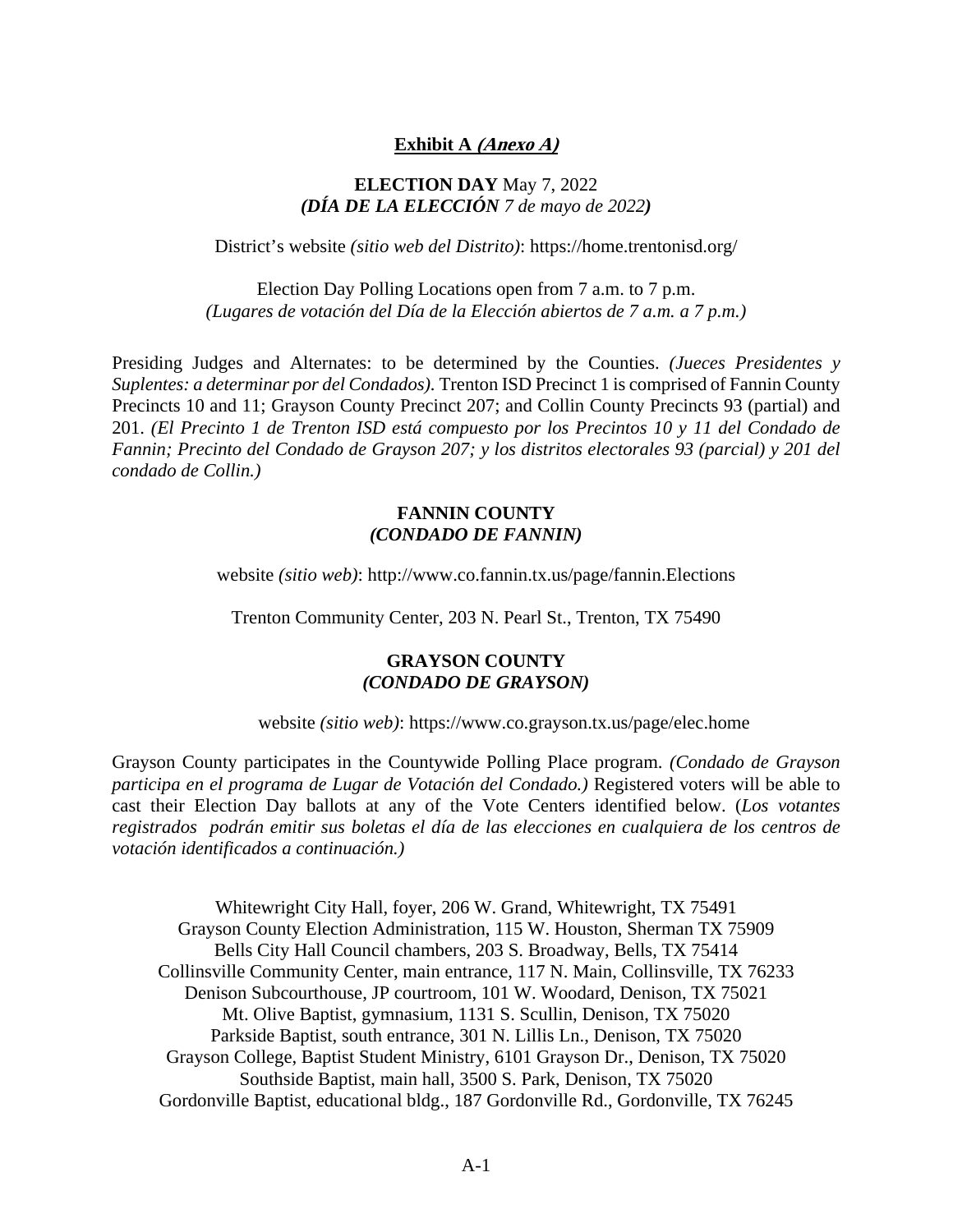Gunter FBC, foyer, 99 Gentle Creek Ln., Gunter, TX 75058 Howe Community Center, main entrance, 700 W. Haning, Howe, TX 75459 Pottsboro ISD Administration, board meeting room, 105 Cardinal, Pottsboro, TX 75076 Sadler Baptist Church, fellowship hall, 419 S. Main, Sadler, TX 76264 Southmayd City Hall, main entrance, 4525 Elementary Dr., Southmayd, TX 76273 Knollwood Community Room, front room, 100 Collins Dr., Sherman, TX 75092 Sherman High School, foyer, 2907 W. Travis, Sherman, TX 75092 TCOG, Eisenhower room, 1117 Gallagher Dr., Sherman, TX 75090 United Way, meeting room, 713 E. Brockett, Sherman, TX 75090 Faith Church, west entrance, 1800 N. FM 1417, Sherman, TX 75092 Luella First Baptist Church, main entrance, 3162 Hwy. 11, Sherman, TX 75090 Tioga Fire Department, meeting room, 601 Main, Collinsville, TX 76233 Tom Bean ISD Board Room, 100 E. Garner, Tom Bean, TX 75489 Grayson College S. Campus, rm. SB113, 1455 W. Van Alstyne Pkwy., Van Alstyne, TX 75495 Whitesboro City Hall, Council chambers, 111 W. Main, Whitesboro, TX 76273

## **COLLIN COUNTY**  *(CONDADO DE COLLIN)*

website *(sitio web)*: https://www.collincountytx.gov/elections/Pages/default.aspx

Collin County participates in the Countywide Polling Place program. *(Condado de Collin participa en el programa de Lugar de Votación del Condado.)* Registered voters will be able to cast their Election Day ballots at any of the Vote Centers identified below. *(Los votantes registrados podrán emitir sus boletas el día de las elecciones en cualquiera de los centros de votación identificados a continuación.)* 

Allen ISD Service Center, 1451 North Watters Road, Allen, TX 75002 Allen Municipal Courts Facility, 301 Century Parkway, Allen, TX 75013 Lovejoy ISD Administration Bldg., 259 Country Club Road, Allen, TX 75002 Anna City Hall Lobby, 120 W. 7th, Anna, TX 75409 Blue Ridge ISD Admin Bldg., 318 West School Street, Blue Ridge, TX 75424 Collin College Celina Campus, 2505 Kinship Parkway, Celina, TX 75009 Haggar Elementary School, 17820 Campbell Road, Dallas, TX 75252 Fairview Town Hall, 372 Town Place, Fairview, TX 75069 Collin College Farmersville Campus, 501 S. Collin Parkway, Farmersville, TX 75442 Collin College Frisco Campus, 9700 Wade Blvd., Frisco, TX 75035 Frisco Fire Station #8, 14700 Relater Road, Frisco, TX 75034 Hunt Middle School, 4900 Legendary Drive, Frisco, TX 75034 Maus Middle School, 12175 Coit Road, Frisco, TX 75035 Josephine City Hall, 201 Main Street, Josephine, TX 75173 Lavon City Hall, 120 School Road, Lavon, TX 75166 Lucas Community Center, 665 Country Club Road, Lucas, TX 75002 Lowry Crossing City Hall, 1405 S. Bridgefarmer Road, Lowry Crossing, TX 75069 Collin College Higher Education Center, 3452 Spur 399, McKinney, TX 75069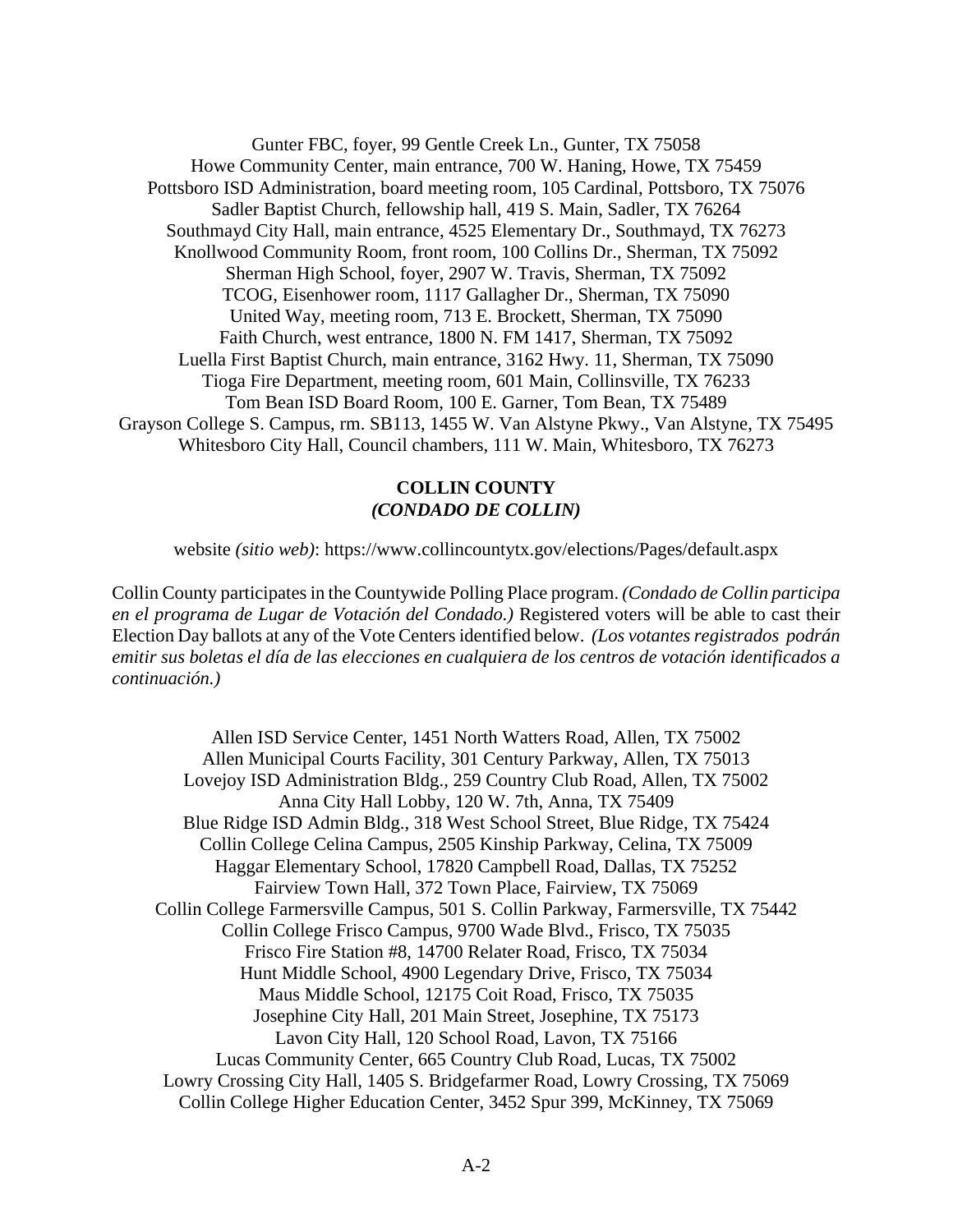Collin College McKinney Campus, 2200 University Drive, McKinney, TX 75071 Collin County Elections Office, 2010 Redbud Blvd., Ste. 102, McKinney, TX 75069 Gay Library, 6861 W Eldorado Pkwy., McKinney, TX 75070 Dowell Middle School, 301 Ridge Road, McKinney, TX 75070 McKinney Fire Station #5, 6600 W Virginia Parkway, McKinney, TX 75070 McKinney Fire Station #7, 861 Independence Pkwy., McKinney, TX 75070 McKinney Fire Station #9, 4900 Summit View Drive, McKinney, TX 75071 McKinney Fire Station #10, 1150 Olympic Crossing, McKinney, TX 75071 Old Settlers Recreation Center, 1201 E Louisiana Street, McKinney, TX 75069 Stonebridge United Methodist Church, 1800 S. Stonebridge Drive, McKinney, TX 75070 Melissa City Hall, 3411 Barker Avenue, Melissa, TX 75454 Murphy Community Center, 205 N. Murphy Road, Murphy, TX 75094 Community ISD Board Room, 611 FM 1138 North, Nevada, TX 75173 Parker City Hall, 5700 E. Parker Road, Parker, TX 75002 Armstrong Middle School, 3805 Timberline Drive, Plano, TX 75074 Bowman Middle School, 2501Jupiter Road, Plano, TX 75074 Carpenter Middle School, 3905 Rainier Road, Plano, TX 75023 Carpenter Park Recreation Center, 6701 Coit Road, Plano, TX 75024 Christ United Methodist Church, 3101 Coit Road, Plano, TX 75075 Clark High School, 523 W. Spring Creek Pkwy., Plano, TX 75023 Collin College Plano Campus, 2800 Spring Creek Pkwy., Plano, TX 75074 Haggard Library, 2501 Coit Road, Plano, TX 75075 Parr Library, 6200 Windhaven Parkway, Plano. TX 75093 Plano ISO Administration Center, 2700 W. 15th Street, Plano, TX 75075 Shepton High School, 5505 Plano Parkway, Plano, TX 75093 Shiloh Missionary Baptist Church, 920 E. 14th Street, Plano, TX 75074 Tom Muehlenbeck Recreation Center, 5801 W. Parker Road, Plano, TX 75093 First Baptist Church Branch, 7011 FM 546, Princeton, TX 75407 Princeton Public Works, 255 Monte Carlo Blvd., Princeton, TX 75407 Prosper Town Hall, 250 W. First Street, Prosper, TX 75078 Aldridge Elementary School, 720 Pleasant Valley Lane, Richardson, TX 75080 Miller Elementary School, 5651 Coventry Drive, Richardson, TX 75082 UTD Callier Clinical Research Center, 811 Synergy Park Blvd., Richardson, TX 75080 Woodcreek Church, 3400 E. Renner Road, Richardson, TX 75082 Royse City ISO Mike McKinney Maintenance Facility, 1420 FM 1777, Royse City, TX 75189 Michael J Felix Community Center, 3815-E Sachse Road, Sachse, TX 75048 Weston Community Center, 117 Main Street, Weston, TX 75097 Collin College Wylie Campus, 391 Country Club Road, Wylie, TX 75098

Wylie Senior Recreation Center, 800 Thomas Street, Wylie, TX 75098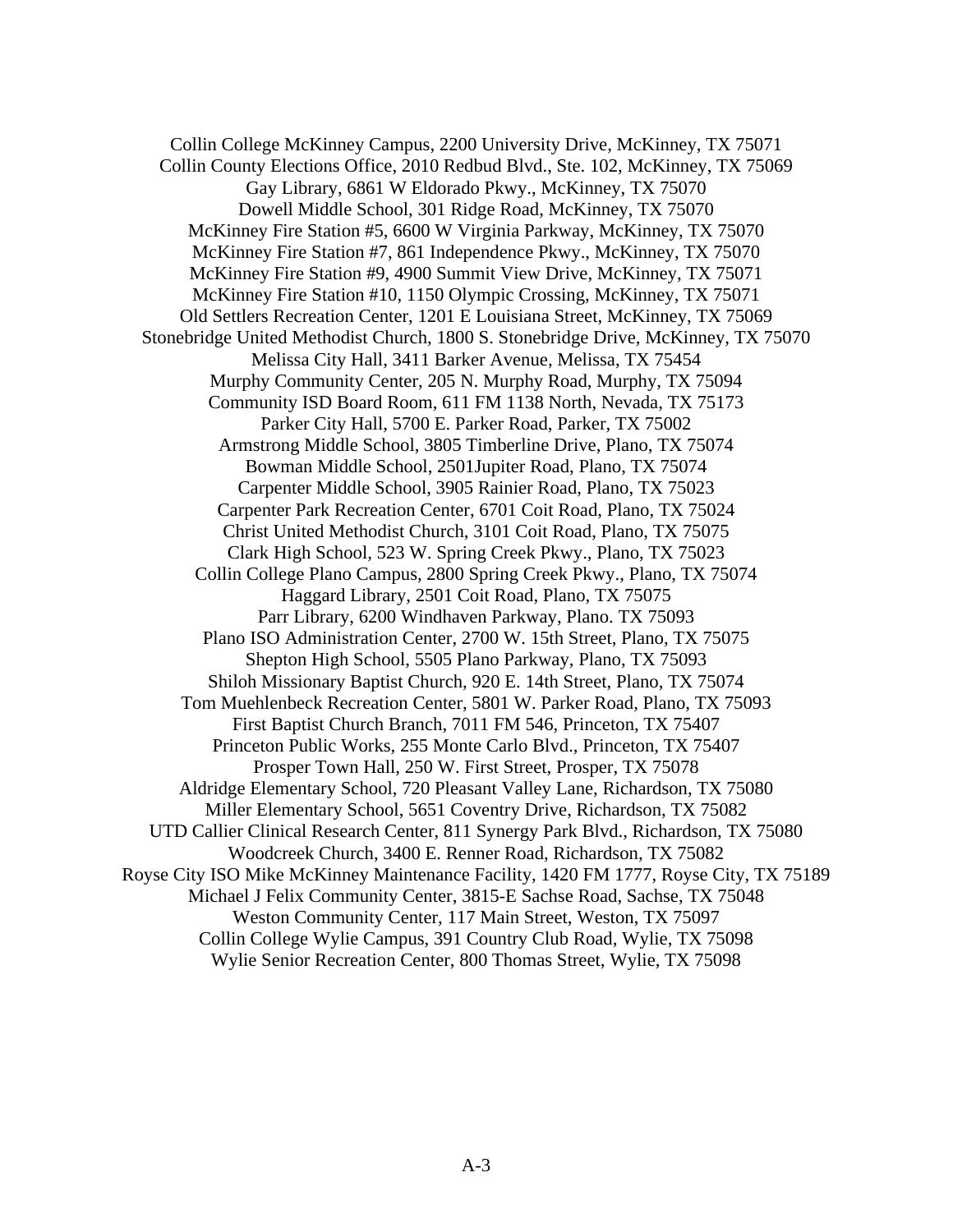## **Exhibit B (Anexo B)**

## **EARLY VOTING**  *(VOTACIÓN ANTICIPADA)*

### District's website *(sitio web del Distrito)*: https://home.trentonisd.org/

Voters entitled to vote an early ballot by personal appearance may do so at any Early Voting site in their county of registration. *(Los votantes con derecho a votar una boleta temprana por comparecencia personal pueden hacerlo en cualquier sitio de votación temprana en su condado de registro).* 

Applications for voting by mail should be received no later than the close of business on April 26, 2022. *(Las solicitudes de votación por correo deben ser recibidas a más tardar al cierre de operaciones del 26 de abril de 2022.)* If an application for ballot by mail is faxed or emailed (or if a federal postcard application is faxed), the applicant must also mail the original application so that the early voting clerk receives the original no later than four days after receiving the emailed or faxed copy. *(Si se envía por fax o correo electrónico una solicitud de boleta por correo (o si se envía por fax una solicitud postal federal), el solicitante también debe enviar la solicitud original para que el secretario de votación anticipada reciba el original a más tardar cuatro días después de recibir la copia enviada por correo electrónico o por fax.)* 

Presiding Judge of the Early Voting Ballot Board: to be determined by the Counties. *(Juez presidente de la Junta de Boletas de Votación Anticipada: a determinar por del Condados)* 

## **FANNIN COUNTY**  *(CONDADO DE FANNIN)*

website *(sitio web)*: http://www.co.fannin.tx.us/page/fannin.Elections

| $(25-27$ de abril de 2022)                      | $8:00 \text{ am} - 5:00 \text{ pm}$ |
|-------------------------------------------------|-------------------------------------|
| $(28$ de abril de $2022$ )                      | 7:00 am $-$ 7:00 pm                 |
| $(29$ de abril de 2022)                         | $8:00 \text{ am} - 5:00 \text{ pm}$ |
| $(2 \text{ de } \text{mayo } \text{ de } 2022)$ | $8:00 \text{ am} - 5:00 \text{ pm}$ |
| $(3$ de mayo de 2022)                           | $7:00 \text{ am} - 7:00 \text{ pm}$ |
|                                                 |                                     |

West Bonham-(Armory) Civic Center, 1100 W. 5th Street, Bonham, TX 75418

Applications for voting by mail should be sent to *(Las solicitudes para votar por correo deben enviarse a)*: Early Voting Clerk *(secretario de votación anticipada)*: Tammy Biggar; mailing address *(dirección de envio)*: 800 E. 2nd St., Bonham, TX 75418; physical address *(dirección física)*: 800 E. 2nd St., Bonham, TX 75418; phone *(teléfono)*: (903) 583-7488; fax *(fax)*: (903) 582-5101; email *(correo electrónico)*: Elections@fanninco.net.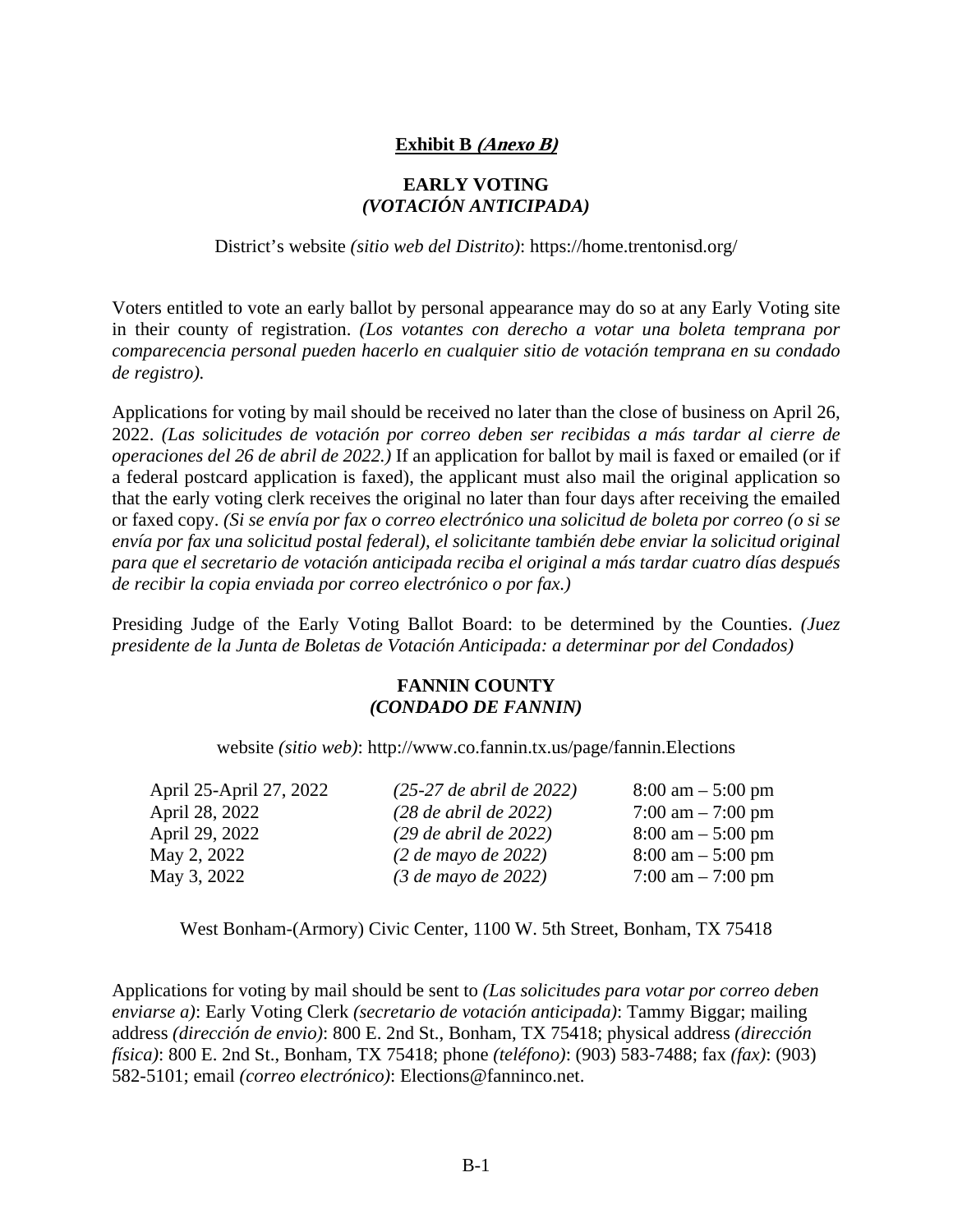## **GRAYSON COUNTY**  *(CONDADO DE GRAYSON)*

website *(sitio web)*: https://www.co.grayson.tx.us/page/elec.home

| April 25-29, 2022 | $(25-29$ de abril de 2022) | $8:00 \text{ am} - 5:00 \text{ pm}$ |
|-------------------|----------------------------|-------------------------------------|
| May 2-3, 2022     | $(2-3$ de mayo de 2022)    | 7:00 am $-$ 7:00 pm                 |

Grayson County Election Administration, 115 W. Houston, Sherman TX 75909 [main location *(ubicación principal)*]

&

Whitewright City Hall, foyer, 206 W. Grand, Whitewright, TX 75491 Bells City Hall Council chambers, 203 S. Broadway, Bells, TX 75414 Collinsville Community Center, main entrance, 117 N. Main, Collinsville, TX 76233 Denison Subcourthouse, JP courtroom, 101 W. Woodard, Denison, TX 75021 Gunter FBC, foyer, 99 Gentle Creek Ln., Gunter, TX 75058 Howe Community Center, main entrance, 700 W. Haning, Howe, TX 75459 Pottsboro ISD Administration, board meeting room, 105 Cardinal, Pottsboro, TX 75076 Sadler Baptist Church, fellowship hall, 419 S. Main, Sadler, TX 76264 Southmayd City Hall, main entrance, 4525 Elementary Dr., Southmayd, TX 76273 Knollwood Community Room, front room, 100 Collins Dr., Sherman, TX 75092 Tioga Fire Department, meeting room, 601 Main, Collinsville, TX 76233 Tom Bean ISD Board Room, 100 E. Garner, Tom Bean, TX 75489 Grayson College S. Campus, rm. SB113, 1455 W. Van Alstyne Pkwy., Van Alstyne, TX 75495 Whitesboro City Hall, Council chambers, 111 W. Main, Whitesboro, TX 76273

Applications for voting by mail should be sent to *(Las solicitudes para votar por correo deben enviarse a)*: Early Voting Clerk *(secretario de votación anticipada)*: Tamie Hayes; mailing address *(dirección de envio)*: 115 W. Houston, Sherman, TX 75909; physical address *(dirección física)*: 115 W. Houston, Sherman, TX 75909; phone *(teléfono)*: (903) 893-8683; fax *(fax)*: (903) 891- 4370; email *(correo electrónico)*: votegrayson@co.grayson.tx.us.

## **COLLIN COUNTY**  *(CONDADO DE COLLIN)*

website *(sitio web)*: https://www.collincountytx.gov/elections/Pages/default.aspx

| April 25-30, 2022 | $(25-30$ de abril de 2022) | $8:00 \text{ am} - 5:00 \text{ pm}$ |
|-------------------|----------------------------|-------------------------------------|
| May 2-3, 2022     | $(2-3$ de mayo de 2022)    | 7:00 am $-$ 7:00 pm                 |

Collin County Elections, 2010 Redbud Blvd, Ste. 102, McKinney, TX 75069 [main location *(ubicación principal)*]

 $\mathcal{R}$ 

Allen ISD Service Center, 1451 North Watters Road, Allen, TX 75002 Allen Municipal Courts Facility, 301 Century Parkway, Allen, TX 75013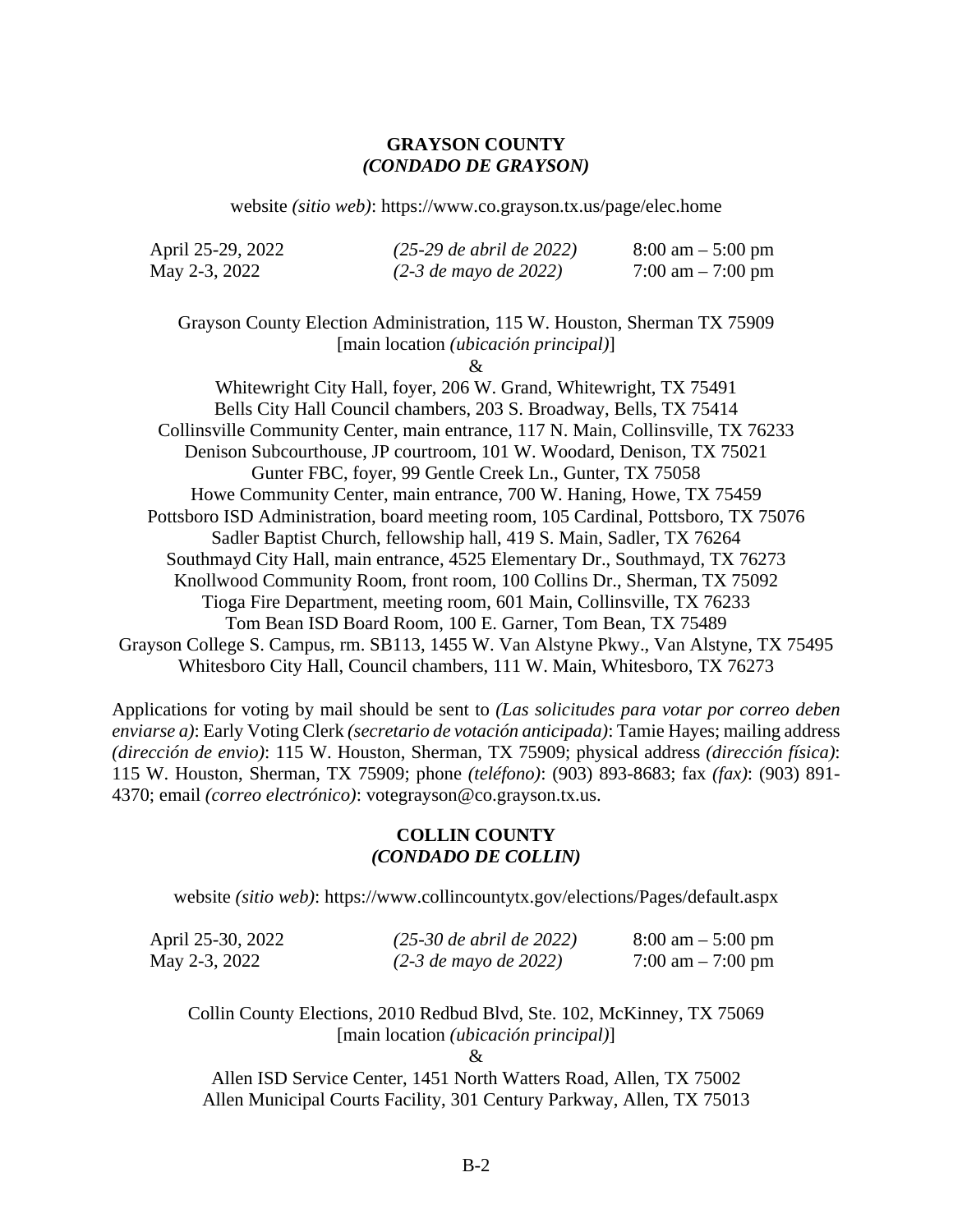Lovejoy ISD Administration Bldg., 259 Country Club Road, Allen, TX 75002 Anna City Hall Lobby, 120W. 7th, Anna, TX 75409 Blue Ridge ISD Administration Building, 318 West School Street, Blue Ridge, TX 75424 Collin College Celina Campus, 2505 Kinship Parkway, Celina, TX 75009 Collin College Farmersville Campus, 501 S. Collin Parkway, Farmersville, TX 75442 Collin College Frisco Campus, 9700 Wade Blvd., Frisco, TX 75035 Frisco Fire Station #8, 14700 Relater Road, Frisco, TX 75034 Hunt Middle School, 4900 Legendary Dr., Frisco, TX 75034 Maus Middle School, 12175 Coit Road, Frisco, TX 75035 Josephine City Hall, 201 Main Street, Josephine, TX 75173 Lavon City Hall, 120 School Road, Lavon, TX 75166 Lucas Community Center, 665 Country Club Road, Lucas, TX 75002 Collin College Higher Education Center, 3452 Spur 399, McKinney, TX 75069 Collin College McKinney Campus, 2200 University Drive, McKinney, TX 75071 Gay Library, 6861 W. Eldorado Pkwy, McKinney, TX 75070 McKinney Fire Station #5, 6600 W. Virginia Parkway, McKinney, TX 75070 McKinney Fire Station #7, 861 Independence Parkway, McKinney, TX 75070 McKinney Fire Station #9, 4900 Summit View Drive, McKinney, TX 75071 McKinney Fire Station #10, 1150 Olympic Crossing, McKinney, TX 75071 Old Settlers Recreation Center, 1201 E. Louisiana Street, McKinney, TX 75069 Melissa City Hall, 3411 Barker Avenue, Melissa, TX 75454 Murphy Community Center, 205 N. Murphy Road, Murphy, TX 75094 Community ISD Board Room, 611 FM 1138 North, Nevada, TX 75173 Parker City Hall, 5700 E. Parker Road, Parker, TX 75002 Carpenter Park Rec Ctr, 6701Coit Road, Plano, TX 75024 Christ United Methodist Church, 3101 Coit Road, Plano, TX 75075 Collin College Plano Campus, 2800 Spring Creek Parkway, Plano, TX 75074 Haggard Library, 2501 Coit Road, Plano, TX 75075 Parr Library, 6200 Windhaven Parkway, Plano, TX 75093 Plano ISD Administration Center, 2700 W. 15th Street, Plano, TX 75075 Princeton Public Works, 255 Monte Carlo Blvd., Princeton, TX 75407 Prosper Town Hall, 250 W. First St., Prosper, TX 75078 Michael J. Felix Community Center, 3815-E Sachse Road, Sachse, TX 75048 Collin College Wylie Campus, 391 Country Club Road, Wylie, TX 75098 Wylie Senior Recreation Center, 800 Thomas Street, Wylie, TX 75098

Applications for voting by mail should be sent to *(Las solicitudes para votar por correo deben enviarse a)*: Early Voting Clerk *(secretario de votación anticipada)*: Bruce R. Sherbet; mailing address *(dirección de envio)*: 2010 Redbud Blvd., Suite 102, McKinney 75069; physical address *(dirección física)*: 2010 Redbud Blvd., Suite 102, McKinney 75069; phone *(teléfono)*: (972) 547- 1990; fax *(fax)*: (972) 547-1914; email *(correo electrónico)*: absenteemailballoting@collincountytx.gov.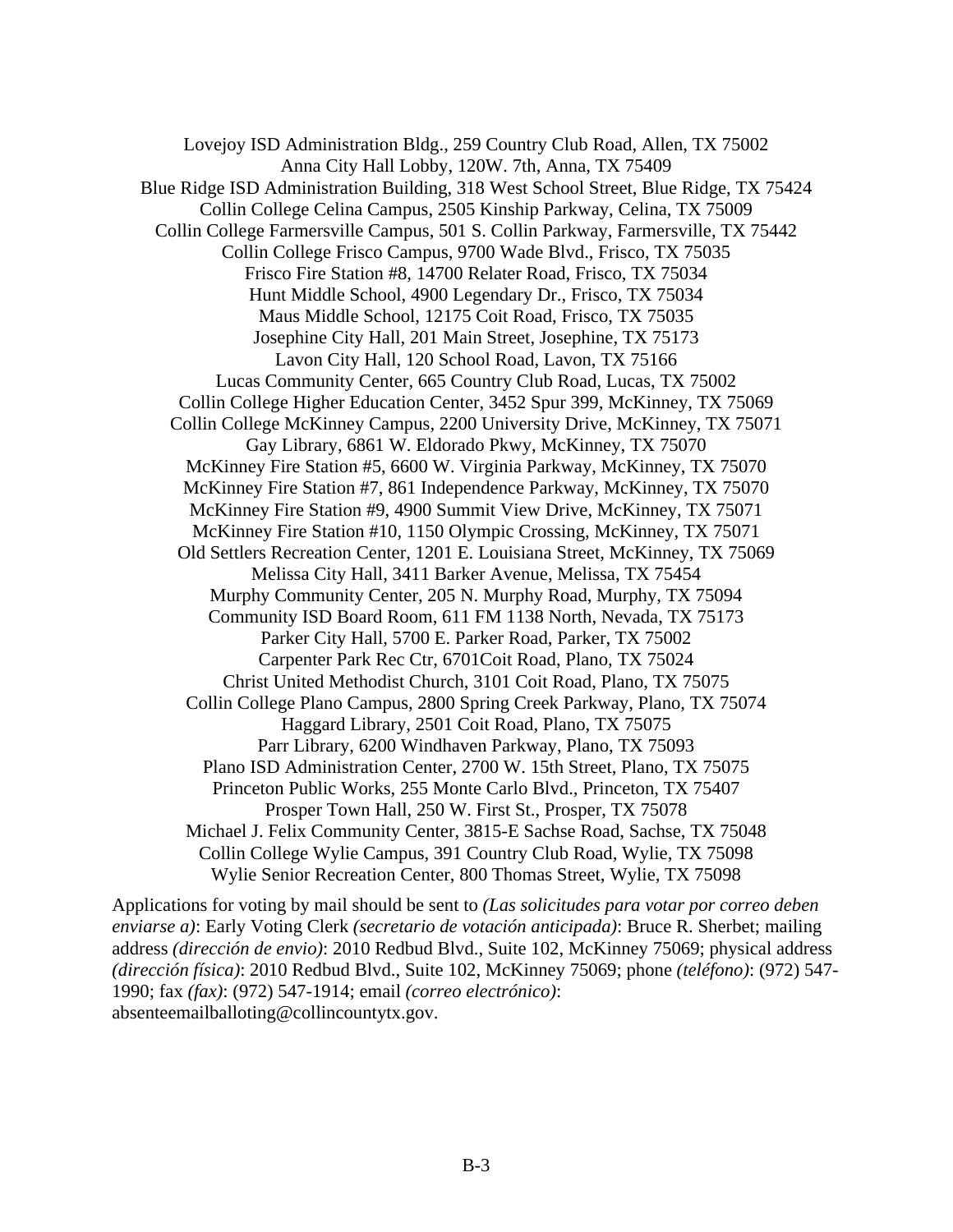# **Exhibit C (Anexo C)**

## **VOTER INFORMATION DOCUMENT** *(DOCUMENTO DE INFORMACIÓN PARA EL VOTANTE)*

Trenton Independent School District Proposition A: *(Propuesta A del Distrito Escolar Independiente de Trenton:)*

| $\Box$ FOR     | THE ISSUANCE OF \$43,250,000 OF | LA EMISIÓN DE \$43,250,000 EN BONOS      |
|----------------|---------------------------------|------------------------------------------|
| (a favor)      | <b>BONDS BY THE TRENTON</b>     | POR PARTE DEL DISTRITO ESCOLAR           |
|                | INDEPENDENT SCHOOL DISTRICT     | <b>INDEPENDIENTE DE TRENTON PARA</b>     |
|                | FOR SCHOOL FACILITIES, AND THE  | <b>INSTALACIONES ESCOLARES Y LA</b>      |
|                | LEVYING OF A TAX IN PAYMENT     | <b>IMPOSICIÓN DE UN IMPUESTO PARA EL</b> |
|                | THEREOF, THIS IS A PROPERTY TAX | <b>PAGO DE LO ANTERIOR. ESTE ES UN</b>   |
| $\Box$ AGAINST | <b>INCREASE.</b>                | INCREMENTO DEL IMPUESTO A LA             |
| (en contra)    |                                 | PROPIEDAD.                               |

| principal of debt obligations to be authorized<br>(capital de obligaciones de deuda que se autorizará)                                                                                                                                                                                                                                                                                                   | \$43,250,000 |
|----------------------------------------------------------------------------------------------------------------------------------------------------------------------------------------------------------------------------------------------------------------------------------------------------------------------------------------------------------------------------------------------------------|--------------|
| estimated interest for the debt obligations to be authorized presuming an interest rate of 3.25%<br>(interés estimado para las obligaciones de deuda que se autorizarán asumiendo una tasa de<br>interés del $3.25\%$                                                                                                                                                                                    | \$27,535,625 |
| estimated combined principal and interest required to pay on time and in full the debt<br>obligations to be authorized amortized over 30 years<br>(capital e intereses juntos estimados necesarios para pagar a tiempo y en su totalidad las<br>obligaciones de deuda que se autorizarán amortizar durante 30 años)                                                                                      | \$70,785,625 |
| as of the date the election was ordered, principal of all outstanding debt obligations<br>(a partir de la fecha en que se ordenó la elección, el capital de todas las obligaciones de deuda<br><i>pendientes</i> )                                                                                                                                                                                       | \$5,790,000  |
| as of the date the election was ordered, the estimated interest on all outstanding debt obligations<br>(a partir de la fecha en que se ordenó la elección, el interés estimado de todas las obligaciones<br>de deuda pendientes)                                                                                                                                                                         | \$2,036,950  |
| estimated combined principal and interest required to pay on time and in full all outstanding<br>debt obligations amortized over 16 years<br>(capital e intereses juntos estimados necesarios para pagar a tiempo y en su totalidad las<br>obligaciones de deuda pendientes amortizadas durante 16 años)                                                                                                 | \$7,826,950  |
| estimated maximum annual increase in the amount of taxes on a residence homestead with an<br>appraised value of \$100,000 to repay the debt obligations to be authorized, if approved<br>(aumento anual máximo estimado de la cantidad de impuestos en una residencia principal con<br>un valor estimado de \$100,000 para pagar las obligaciones de deuda que se autorizarán, si se<br><i>aprueba</i> ) | \$182.40     |

*[The remainder of this page intentionally left blank.]*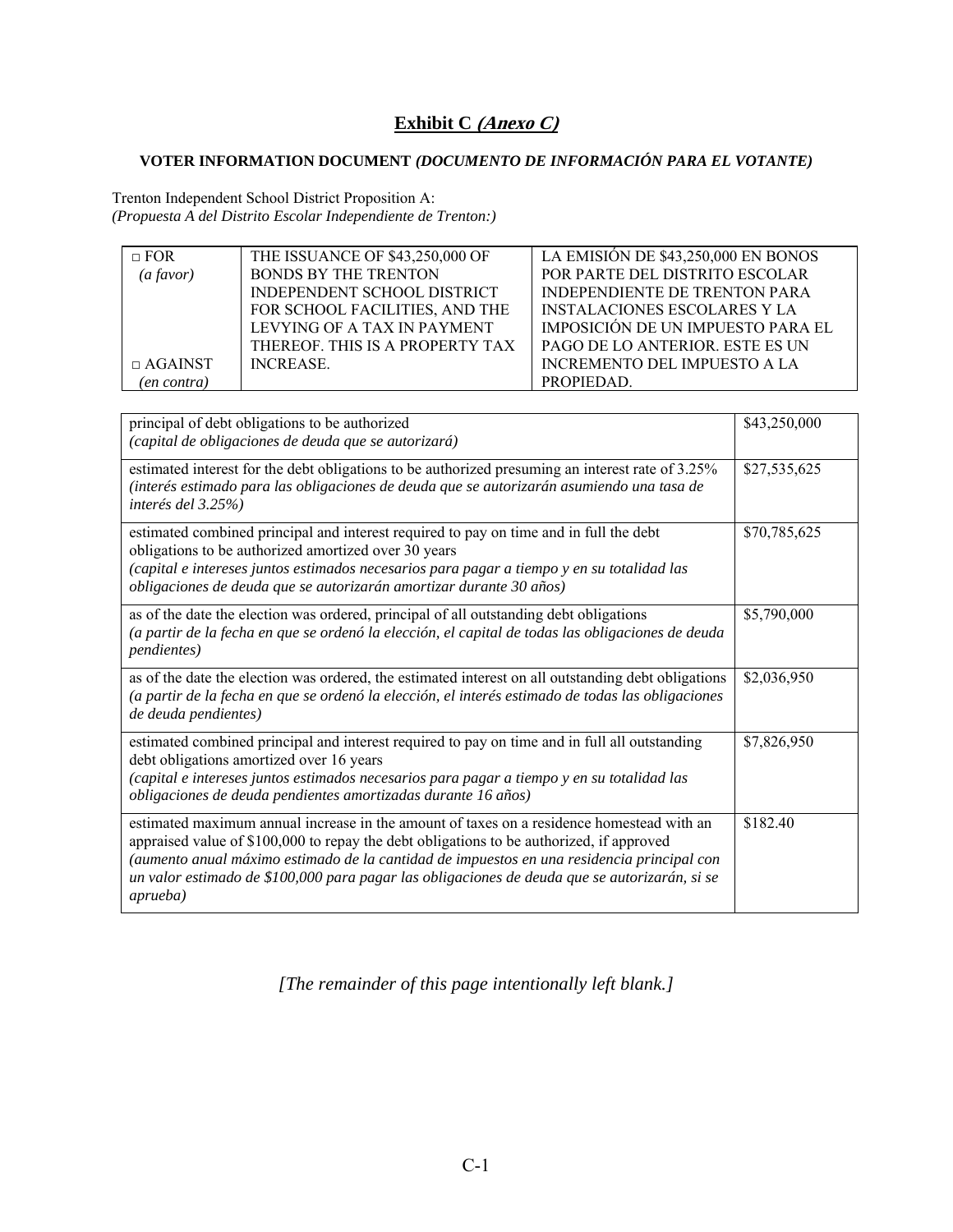## **Exhibit D** (Anexo D)

## **VOTER INFORMATION DOCUMENT** *(DOCUMENTO DE INFORMACIÓN PARA EL VOTANTE)*

Trenton Independent School District Proposition B: *(Propuesta B del Distrito Escolar Independiente de Trenton:)*

| $\Box$ FOR<br>$(a$ favor)<br>$\Box$ AGAINST<br>(en contra) | THE ISSUANCE OF \$830,000 OF<br><b>BONDS BY THE TRENTON</b><br>INDEPENDENT SCHOOL DISTRICT<br>FOR A SCHOOL AGRICULTURAL<br>FACILITY, AND THE LEVYING OF A<br>TAX IN PAYMENT THEREOF. THIS IS<br>A PROPERTY TAX INCREASE. | LA EMISIÓN DE \$830,000 EN BONOS POR<br>PARTE DEL DISTRITO ESCOLAR<br><b>INDEPENDIENTE DE TRENTON PARA</b><br>UNA INSTALACIÓN AGRÍCOLA ESCOLAR<br>Y LA IMPOSICIÓN DE UN IMPUESTO<br>PARA EL PAGO DE LO ANTERIOR. ESTE<br>ES UN INCREMENTO DEL IMPUESTO A LA<br>PROPIEDAD. |
|------------------------------------------------------------|--------------------------------------------------------------------------------------------------------------------------------------------------------------------------------------------------------------------------|---------------------------------------------------------------------------------------------------------------------------------------------------------------------------------------------------------------------------------------------------------------------------|
|------------------------------------------------------------|--------------------------------------------------------------------------------------------------------------------------------------------------------------------------------------------------------------------------|---------------------------------------------------------------------------------------------------------------------------------------------------------------------------------------------------------------------------------------------------------------------------|

| principal of debt obligations to be authorized<br>(capital de obligaciones de deuda que se autorizará)                                                                                                                                                                                                                                                                                                   | \$830,000   |
|----------------------------------------------------------------------------------------------------------------------------------------------------------------------------------------------------------------------------------------------------------------------------------------------------------------------------------------------------------------------------------------------------------|-------------|
| estimated interest for the debt obligations to be authorized presuming an interest rate of 3.25%<br>(interés estimado para las obligaciones de deuda que se autorizarán asumiendo una tasa de<br>interés del 3.25%)                                                                                                                                                                                      | \$309,400   |
| estimated combined principal and interest required to pay on time and in full the debt<br>obligations to be authorized amortized over 20 years<br>(capital e intereses juntos estimados necesarios para pagar a tiempo y en su totalidad las<br>obligaciones de deuda que se autorizarán amortizar durante 20 años)                                                                                      | \$1,139,400 |
| as of the date the election was ordered, principal of all outstanding debt obligations<br>(a partir de la fecha en que se ordenó la elección, el capital de todas las obligaciones de deuda<br><i>pendientes</i> )                                                                                                                                                                                       | \$5,790,000 |
| as of the date the election was ordered, the estimated interest on all outstanding debt obligations<br>(a partir de la fecha en que se ordenó la elección, el interés estimado de todas las obligaciones<br>de deuda pendientes)                                                                                                                                                                         | \$2,036,950 |
| estimated combined principal and interest required to pay on time and in full all outstanding<br>debt obligations amortized over 16 years<br>(capital e intereses juntos estimados necesarios para pagar a tiempo y en su totalidad las<br>obligaciones de deuda pendientes amortizadas durante 16 años)                                                                                                 | \$7,826,950 |
| estimated maximum annual increase in the amount of taxes on a residence homestead with an<br>appraised value of \$100,000 to repay the debt obligations to be authorized, if approved<br>(aumento anual máximo estimado de la cantidad de impuestos en una residencia principal con<br>un valor estimado de \$100,000 para pagar las obligaciones de deuda que se autorizarán, si se<br><i>aprueba</i> ) | \$3.50      |

*[The remainder of this page intentionally left blank.]*